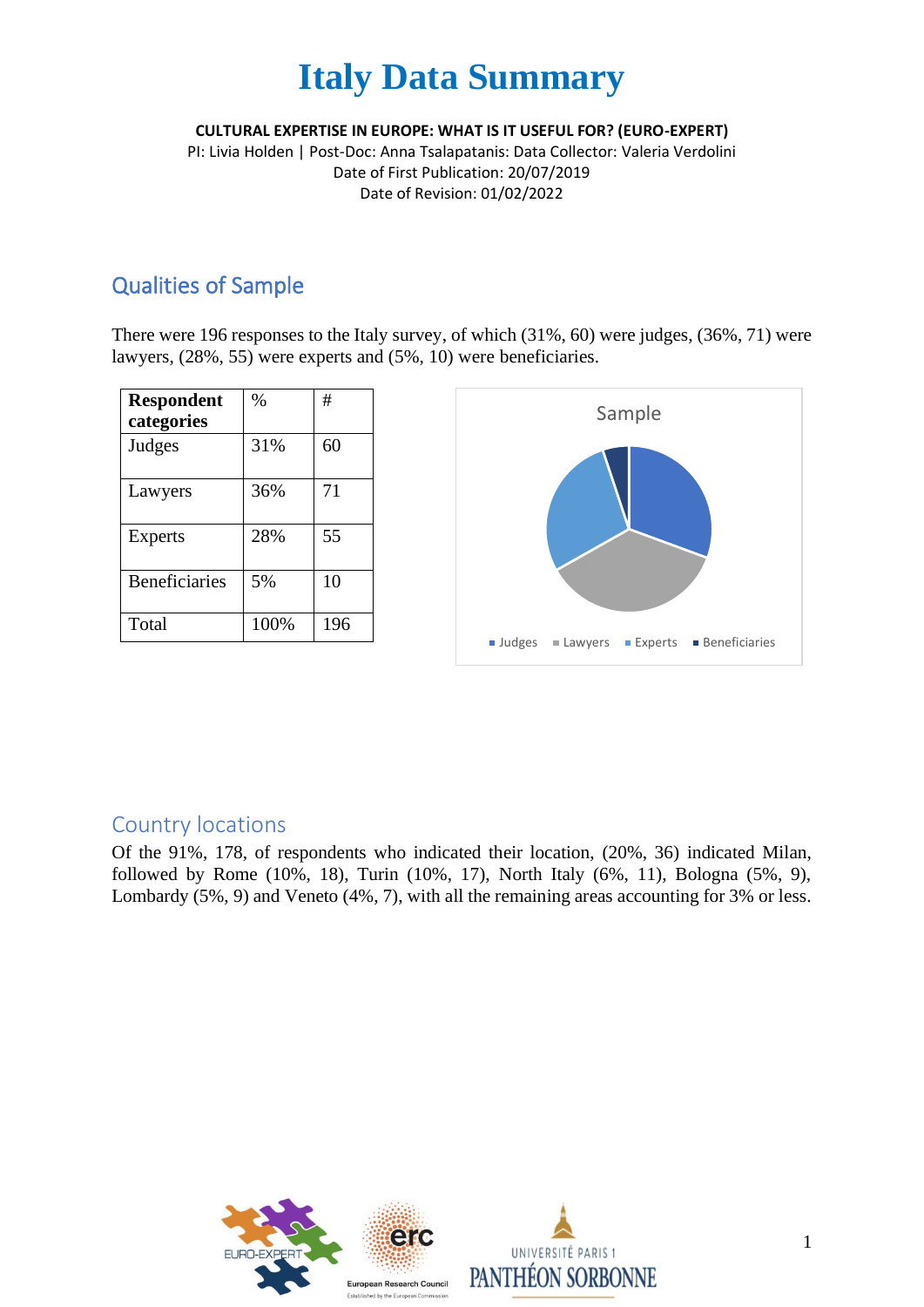**CULTURAL EXPERTISE IN EUROPE: WHAT IS IT USEFUL FOR? (EURO-EXPERT)**

PI: Livia Holden | Post-Doc: Anna Tsalapatanis: Data Collector: Valeria Verdolini Date of First Publication: 20/07/2019 Date of Revision: 01/02/2022

| <b>Country location</b> | $\%$ | #              |
|-------------------------|------|----------------|
| Milan                   | 20%  | 36             |
| Rome                    | 10%  | 18             |
| Turin                   | 10%  | 17             |
| North Italy             | 6%   | 11             |
| Bologna                 | 5%   | 9              |
| Lombardy                | 5%   | 9              |
| Veneto                  | 4%   | 7              |
| Sicily                  | 3%   | 6              |
| Tuscany                 | 3%   | 6              |
| Emilia-Romagna          | 3%   | 5              |
| Padua                   | 2%   | $\overline{4}$ |
| Palermo                 | 2%   | $\overline{4}$ |
| Genoa                   | 2%   | 3              |
| Central Italy           | 2%   | 3              |
| Lecce                   | 2%   | 3              |
| Pisa                    | 2%   | 3              |
| Rimini                  | 2%   | 3              |
| Southern Italy          | 2%   | 3              |
| Bari                    | 1%   | $\overline{2}$ |
| <b>Brescia</b>          | 1%   | $\overline{c}$ |
| Perugia                 | 1%   | $\overline{c}$ |
| Pordenone               | 1%   | $\overline{2}$ |
| Trento                  | 1%   | $\overline{2}$ |
| Other                   | 10%  | 18             |
| <b>Total</b>            | 100% | 178            |



### Judges

The most common degree of jurisdiction for Judges was 'Lower judiciary' (55%, 29), followed by 'Middle judiciary' (19%, 10), 'Upper judiciary' (8%, 4) and (19%, 10) chose 'Other'.

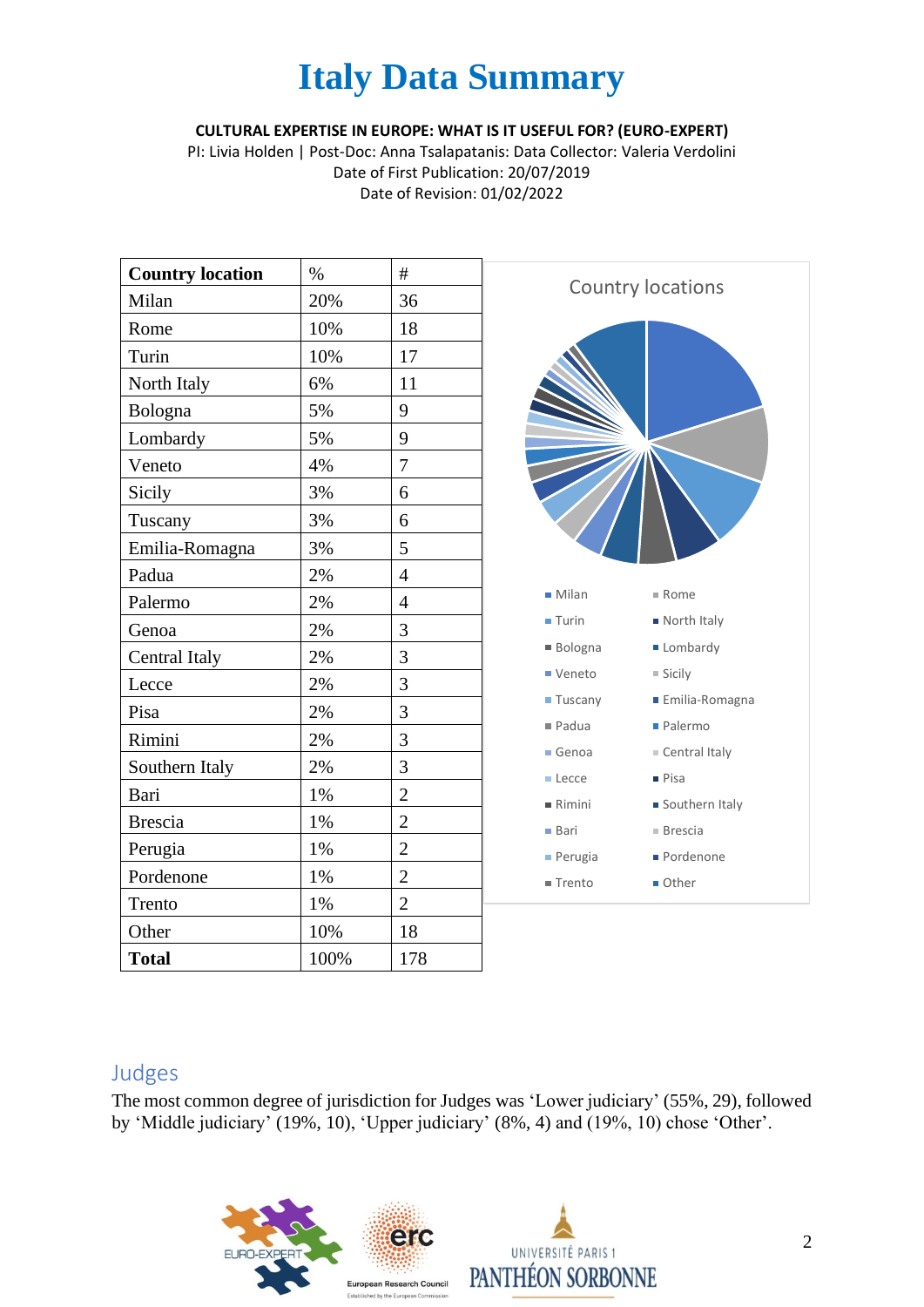**CULTURAL EXPERTISE IN EUROPE: WHAT IS IT USEFUL FOR? (EURO-EXPERT)**

PI: Livia Holden | Post-Doc: Anna Tsalapatanis: Data Collector: Valeria Verdolini Date of First Publication: 20/07/2019 Date of Revision: 01/02/2022

| Degree of<br><b>Jurisdiction</b> | %    | #              |
|----------------------------------|------|----------------|
| Lower judiciary                  | 55%  | 29             |
| Middle judiciary                 | 19%  | 10             |
| Upper judiciary                  | 8%   | $\overline{4}$ |
| Other                            | 19%  | 10             |
|                                  |      |                |
| Total                            | 100% | 53             |

The most common area of jurisdiction was 'Criminal Law' (44%, 28), followed by 'Asylum/Migration Law' (22%, 14), 'Family Law' (19%, 12) and 'Civil Law' (16%, 10).

| <b>Area of Jurisdiction</b> | $\%$ | #  |
|-----------------------------|------|----|
| <b>Criminal Law</b>         | 44%  | 28 |
| Asylum/Migration Law        | 22%  | 14 |
| <b>Family Law</b>           | 19%  | 12 |
| Civil Law                   | 16%  | 10 |
| Total                       | 100% |    |





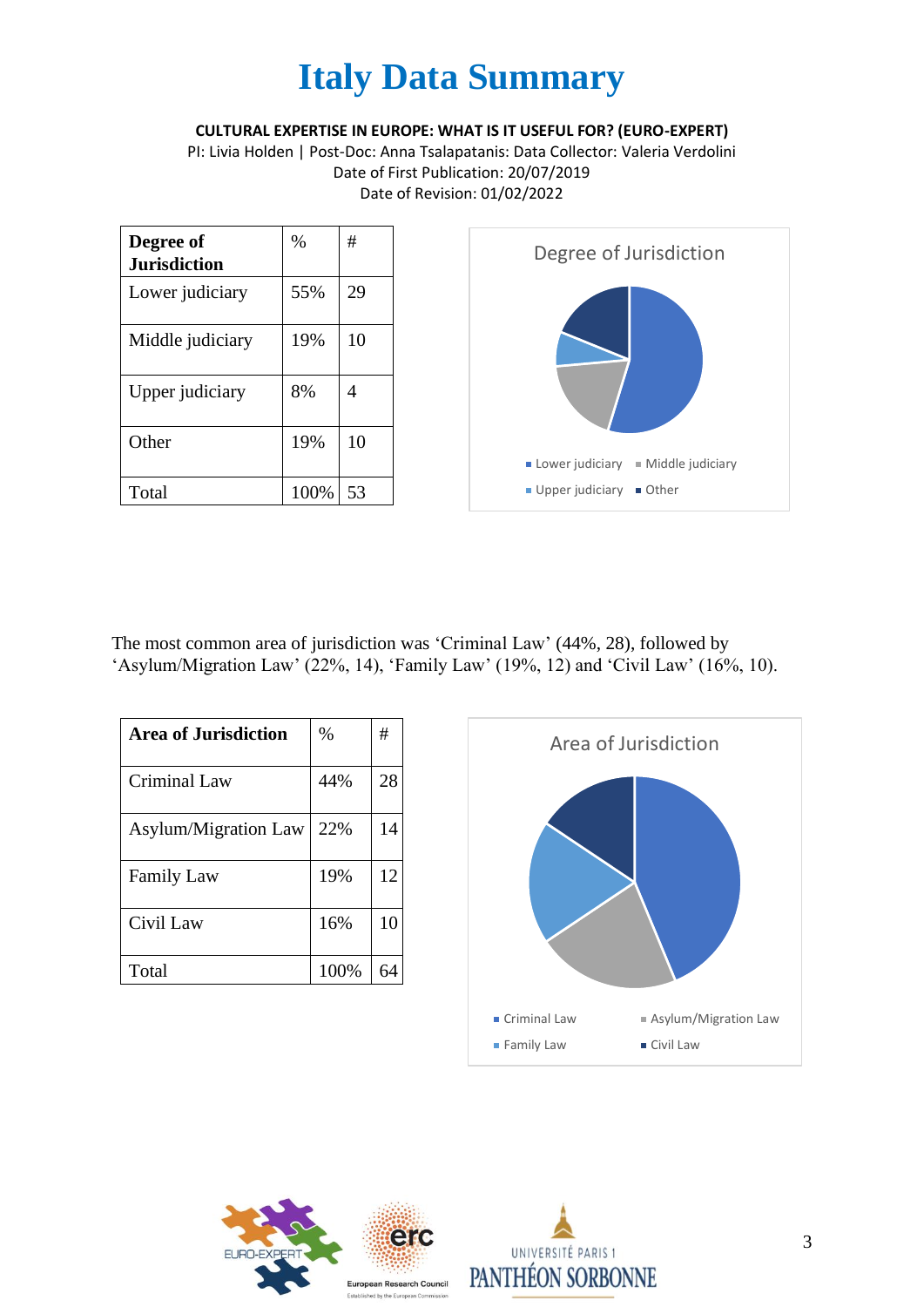**CULTURAL EXPERTISE IN EUROPE: WHAT IS IT USEFUL FOR? (EURO-EXPERT)**

PI: Livia Holden | Post-Doc: Anna Tsalapatanis: Data Collector: Valeria Verdolini Date of First Publication: 20/07/2019 Date of Revision: 01/02/2022

#### Lawyers

Out of the 66 lawyers who responded, (47%, 31) indicated that they were 'Mid-career', followed by 'Senior' (38%, 25) and the remaining 15% (10) chose 'Junior'.

| <b>Career Stage</b> | $\%$ | #  |
|---------------------|------|----|
| Mid-career          | 47%  | 31 |
| Senior              | 38%  | 25 |
| Junior              | 15%  | 10 |
| Total               | 100% | 66 |



For the areas of law practiced, 'Immigration law' (22%, 37) followed by 'Criminal law' (16%, 27), then 'Refugee and asylum law' (13%, 22), 'Family law' (8%, 14), 'Labour law' (7%, 12), 'Contracts and Obligations' (6%, 10), 'International Human Rights law' (6%, 10) and 'European law' (4%, 6) with all the remaining areas accounting for 3% or less.

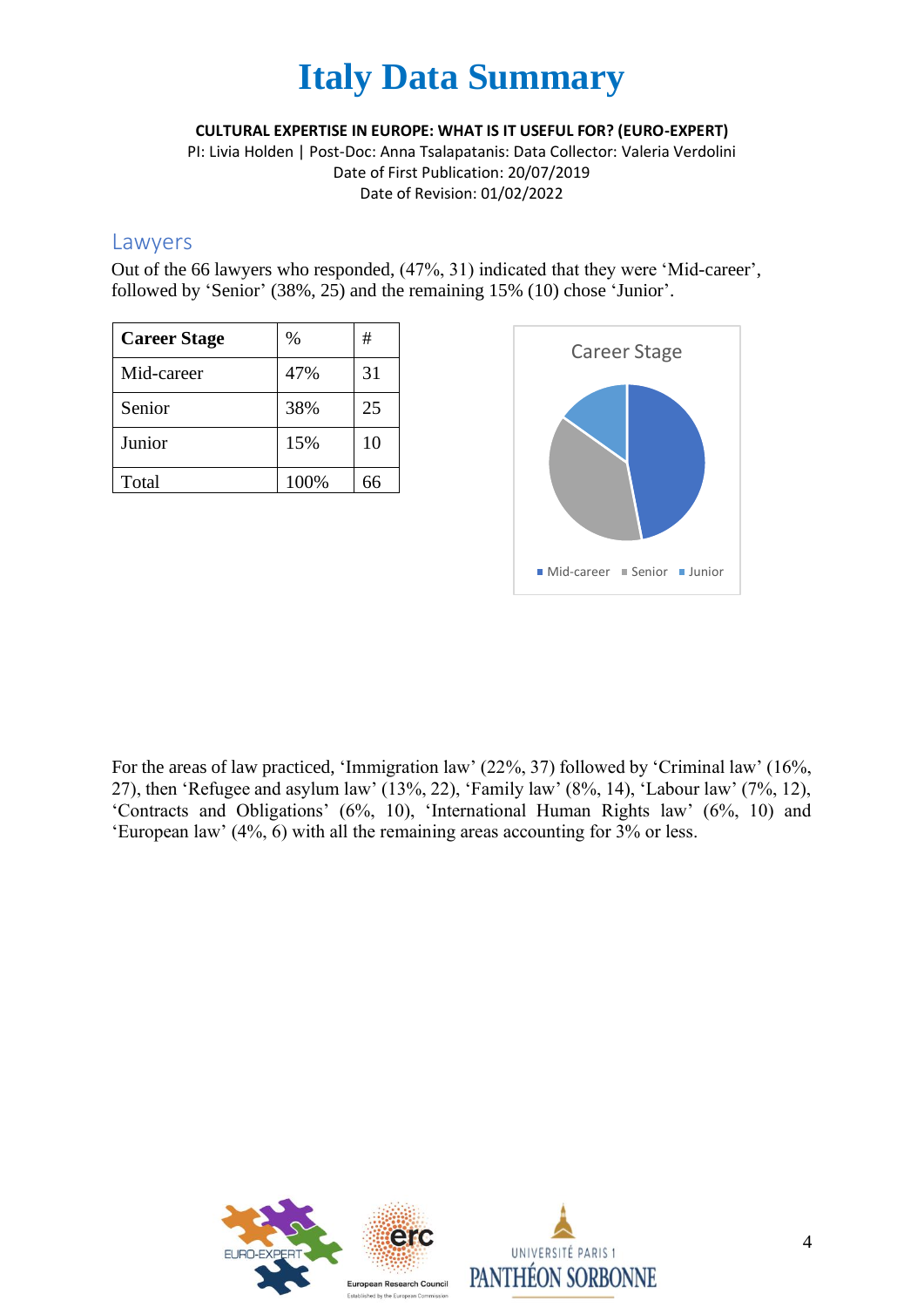#### **CULTURAL EXPERTISE IN EUROPE: WHAT IS IT USEFUL FOR? (EURO-EXPERT)**

PI: Livia Holden | Post-Doc: Anna Tsalapatanis: Data Collector: Valeria Verdolini Date of First Publication: 20/07/2019 Date of Revision: 01/02/2022

| <b>Areas of Law</b>                        | $\%$  | #              |
|--------------------------------------------|-------|----------------|
| <b>Immigration</b> law                     | 22%   | 37             |
| Criminal law                               | 16%   | 27             |
| Refugee and asylum<br>law                  | 13%   | 22             |
| Family law                                 | 8%    | 14             |
| Labour law                                 | 7%    | 12             |
| Contracts and<br>obligations               | 6%    | 10             |
| International human<br>rights law          | 6%    | 10             |
| European law                               | 4%    | 6              |
| Administrative law                         | 3%    | 5              |
| Constitutional law                         | 3%    | 5              |
| <b>Inheritance</b> law                     | 3%    | 5              |
| <b>Health law</b>                          | 2%    | 3              |
| Private international<br>law               | 2%    | 3              |
| Banking, bankruptcy,<br>and insolvency law | 1%    | $\overline{2}$ |
| <b>Business</b> and<br>commercial law      | 1%    | $\overline{c}$ |
| Property law                               | $1\%$ | $\overline{2}$ |
| Other                                      | 1%    | $\overline{2}$ |
| <b>Financial</b> law                       | 1%    | 1              |
| Medical and bio law                        | 1%    | 1              |
| Total                                      | 100%  | 169            |



- Financial law
- **Medical and bio law**

#### Experts

The most common expert type was 'Expert Witness' (53%, 23) followed by 'Other' (37%, 16), 'Cultural mediator' (7%, 3) and 'Translator/interpreter' (2%, 1).

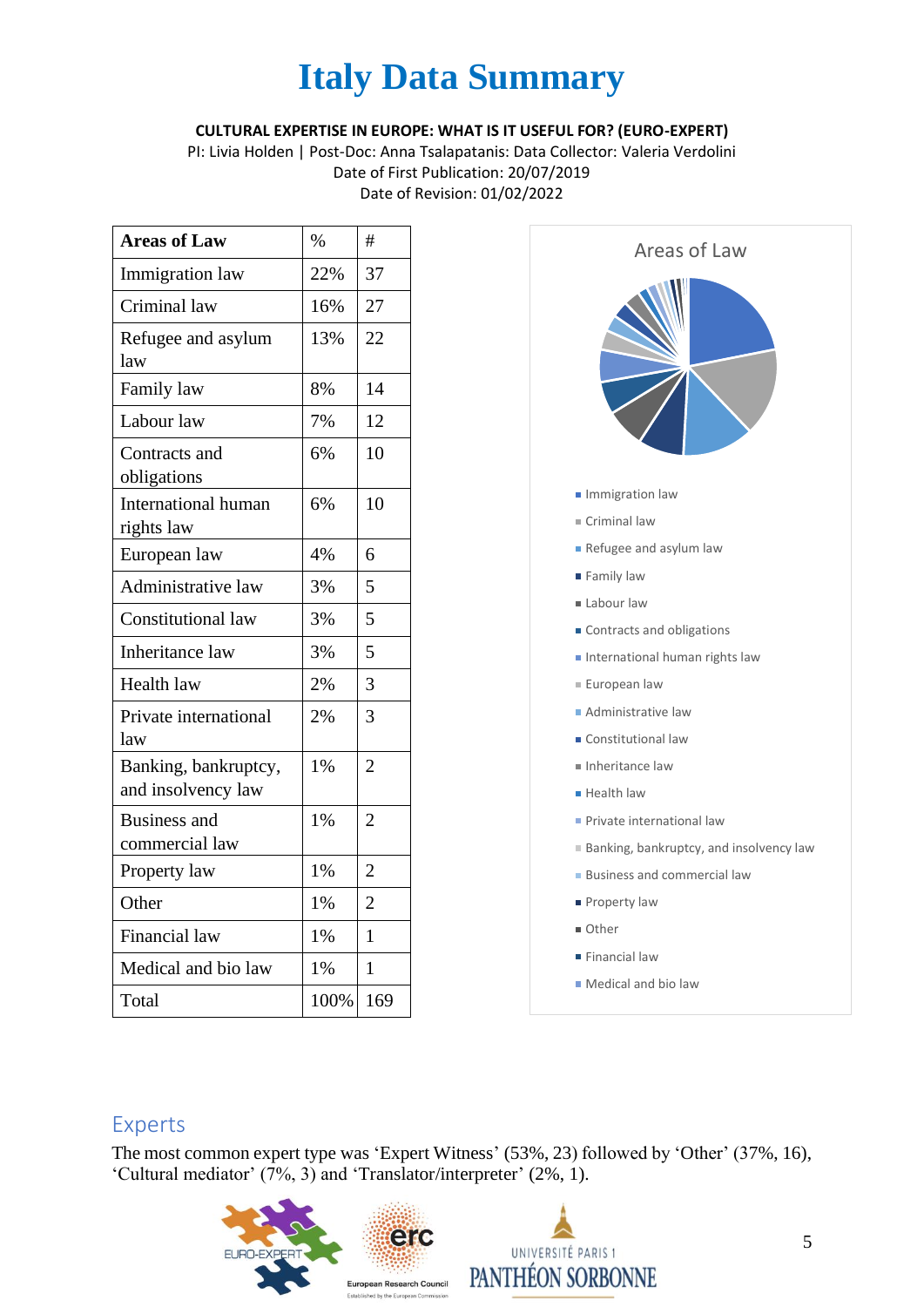**CULTURAL EXPERTISE IN EUROPE: WHAT IS IT USEFUL FOR? (EURO-EXPERT)**

PI: Livia Holden | Post-Doc: Anna Tsalapatanis: Data Collector: Valeria Verdolini Date of First Publication: 20/07/2019 Date of Revision: 01/02/2022



The most common response to the question regarding area of specialisation was 'Other' (32%, 7) followed by 'Sub-Saharan Africa' (18%, 4), then 'Minority/Indigenous Populations in Europe' (18%, 4), 'North Africa' (14%, 3), 'Middle East' (9%, 2) and 'East Asia' (9%, 2).

| <b>Area of Specialisation</b>                | $\%$ | #  |
|----------------------------------------------|------|----|
| North Africa                                 | 28%  | 13 |
| Other                                        | 23%  | 11 |
| Sub-Saharan Africa                           | 17%  | 8  |
| Minority/Indigenous<br>populations in Europe | 13%  | 6  |
| <b>Middle East</b>                           | 11%  | 5  |
| South Asia                                   | 2%   | 1  |
| East Asia                                    | 2%   | 1  |
| Southeast Asia                               | 2%   | 1  |
| South and Central<br>America                 | 2%   | 1  |
| Total                                        | 100% | 47 |





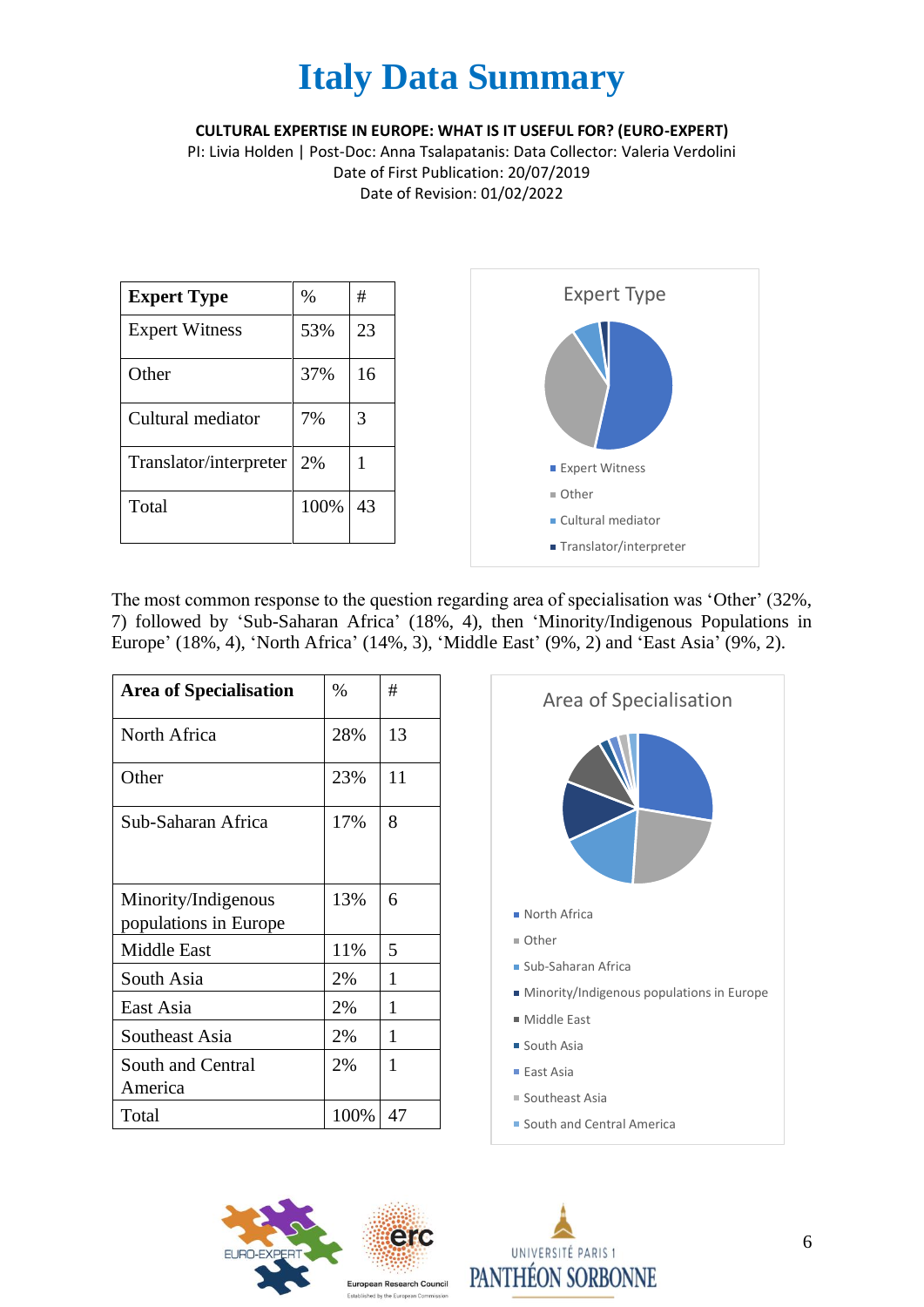#### **CULTURAL EXPERTISE IN EUROPE: WHAT IS IT USEFUL FOR? (EURO-EXPERT)**

PI: Livia Holden | Post-Doc: Anna Tsalapatanis: Data Collector: Valeria Verdolini Date of First Publication: 20/07/2019 Date of Revision: 01/02/2022

### **Frequency**

### Frequency of involvement

To the question of how many experts did they instruct annually, most responding judges and lawyers chose 'Less than 10' (51%, 52), followed by 'Never appointed experts' (26%, 26), 'Between 10 and 20' (12%, 12), 'Between 20 and 30' (6%, 5) and 'Between 30 and 50' (5%, 5).

| <b>Annual cases</b>        | $\%$ | #   |
|----------------------------|------|-----|
| Less than 10               | 51%  | 52  |
| Between 10 and 20          | 12%  | 12  |
| Between 20 and 30          | 6%   | 6   |
| Between 30 and 50          | 5%   | 5   |
| Never appointed<br>experts | 26%  | 26  |
| Total                      | 100% | 101 |



(45%, 20) of experts provided 'Less than 5' written reports, (14%, 6) indicated a number of written reports 'Between 5 and 10', (9%, 4) indicated 'Between 10 and 20', (11% ,5) indicated 'Between 20 and 50', (2%, 1) indicated 'Between 50 and 100' and (18%, 8) chose 'Other'.

(63%, 25) of experts provided 'Less than 5 oral reports', (5%, 2) indicated 'Between 20 and 50' and (33%, 13) chose 'Other'.

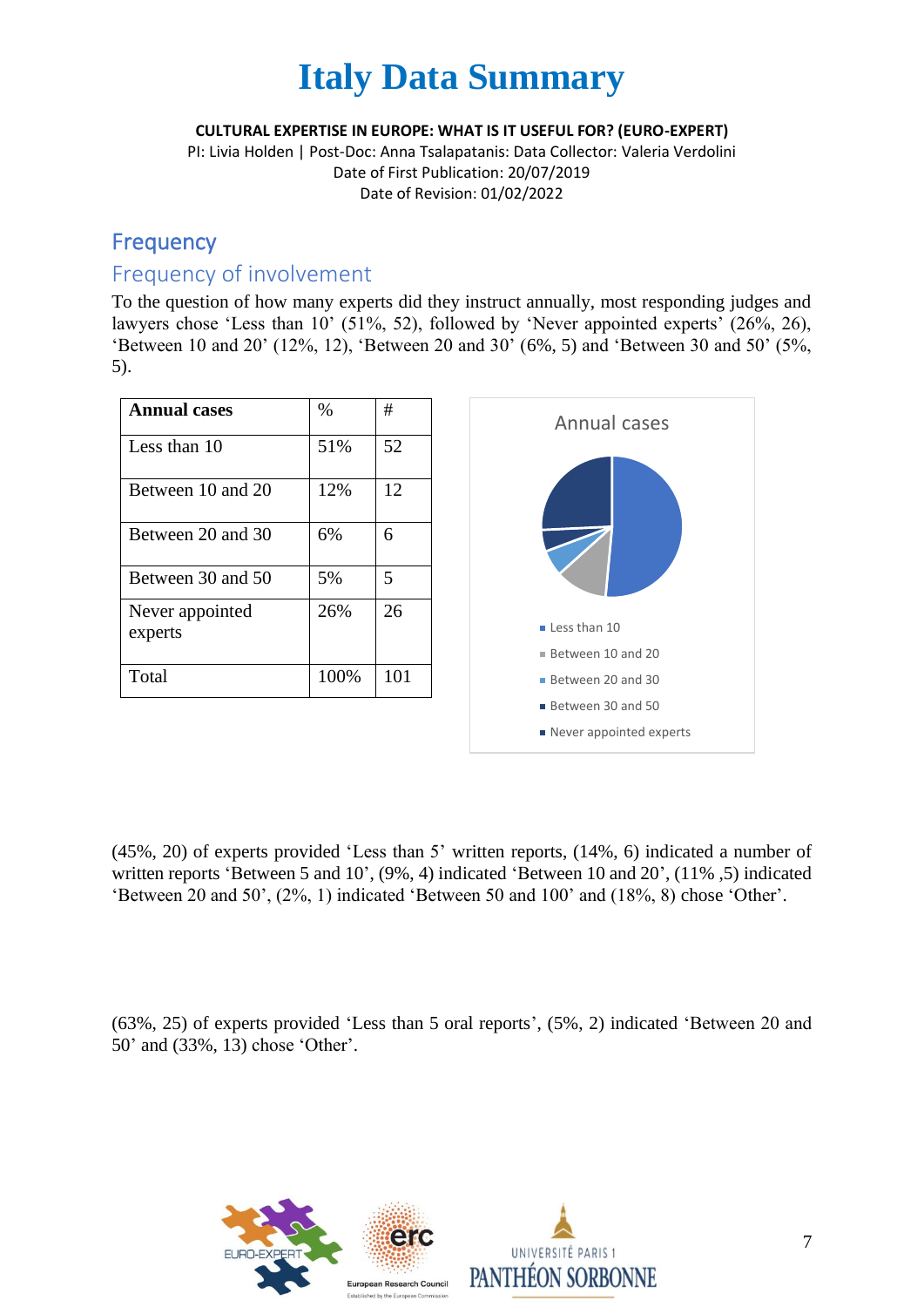**CULTURAL EXPERTISE IN EUROPE: WHAT IS IT USEFUL FOR? (EURO-EXPERT)**

PI: Livia Holden | Post-Doc: Anna Tsalapatanis: Data Collector: Valeria Verdolini Date of First Publication: 20/07/2019 Date of Revision: 01/02/2022



### Fields of law

The most common area of use of cultural expertise was Immigration Law (18%, 63) followed by Refugee and Asylum Law (15%, 51), then Criminal Law (12%, 41), Family Law (12%, 40), International Humanin Rights Law (8%, 27), with all remaining areas of law receiving 4% or less.

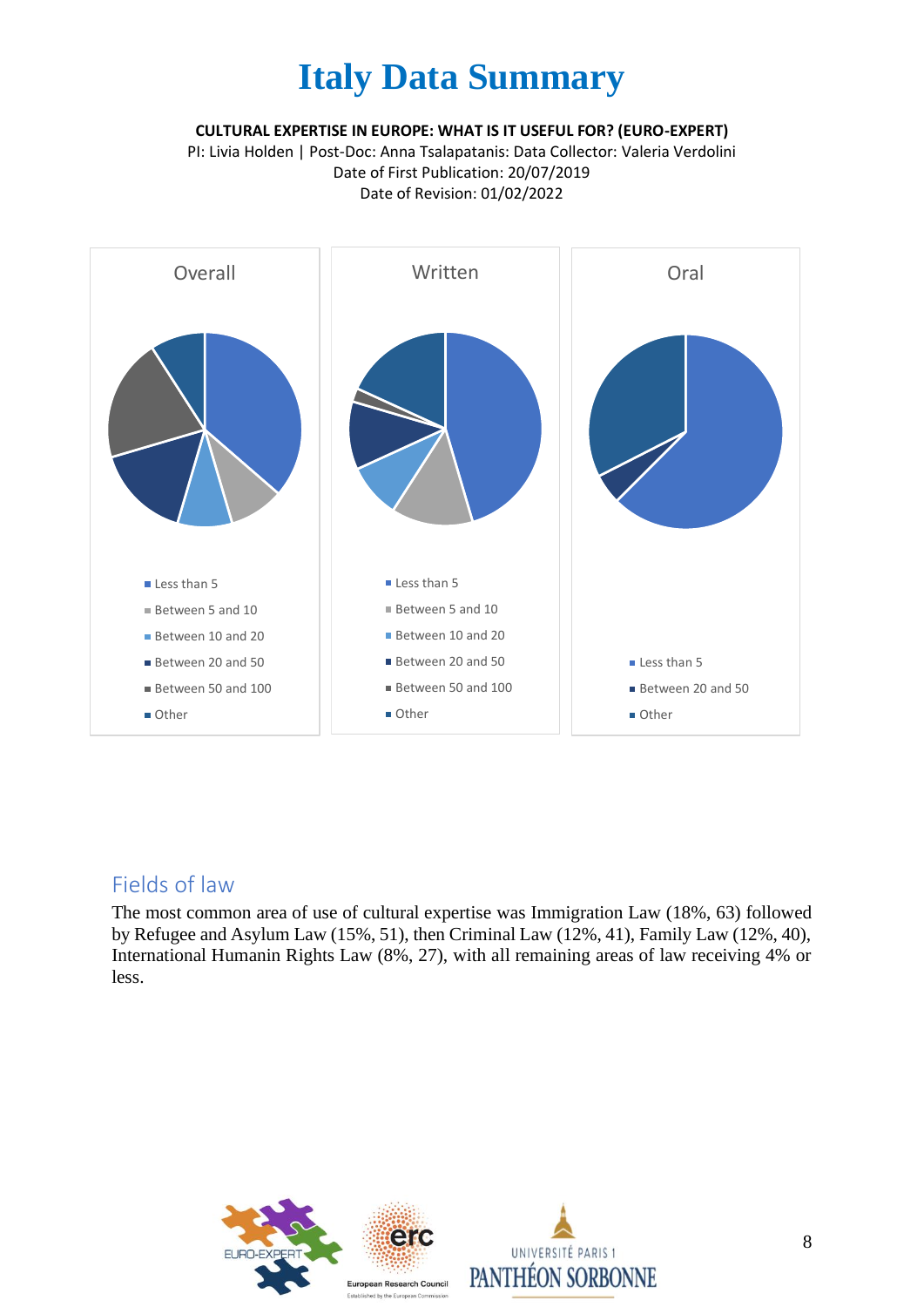#### **CULTURAL EXPERTISE IN EUROPE: WHAT IS IT USEFUL FOR? (EURO-EXPERT)**

PI: Livia Holden | Post-Doc: Anna Tsalapatanis: Data Collector: Valeria Verdolini Date of First Publication: 20/07/2019 Date of Revision: 01/02/2022

| <b>Fields of Law</b>                       | $\%$ | #              |
|--------------------------------------------|------|----------------|
| Immigration law                            | 18%  | 63             |
| Refugee and asylum law                     | 15%  | 51             |
| Criminal law                               | 12%  | 41             |
| Family law                                 | 12%  | 40             |
| International human rights<br>law          | 8%   | 27             |
| Health law                                 | 4%   | 13             |
| Banking, bankruptcy, and<br>insolvency law | 3%   | 12             |
| Labour law                                 | 3%   | 10             |
| Other                                      | 3%   | 10             |
| Contracts and obligations                  | 3%   | 9              |
| Medical and bio law                        | 3%   | 9              |
| Constitutional law                         | 2%   | 8              |
| Environmental law                          | 2%   | 7              |
| Private international law                  | 2%   | $\overline{7}$ |
| <b>Business and commercial</b><br>law      | 2%   | 6              |
| European law                               | 2%   | 6              |
| Financial law                              | 2%   | 6              |
| Inheritance law                            | 2%   | 6              |
| Property law                               | 2%   | 6              |
| Intellectual and patent law                | 1%   | 4              |
| Administrative law                         | 1%   | 3              |
| Sports law                                 | 0%   | $\mathbf{1}$   |
| Total                                      | 100% | 345            |



- **Health law**
- **Banking, bankruptcy, and insolvency law**
- Labour law
- Other
- Contracts and obligations
- Medical and bio law
- Constitutional law
- **Environmental law**
- Private international law
- **Business and commercial law**
- **European law**
- Financial law
- Inheritance law
- **Property law**
- $\blacksquare$  Intellectual and patent law
- Administrative law
- **Sports law**



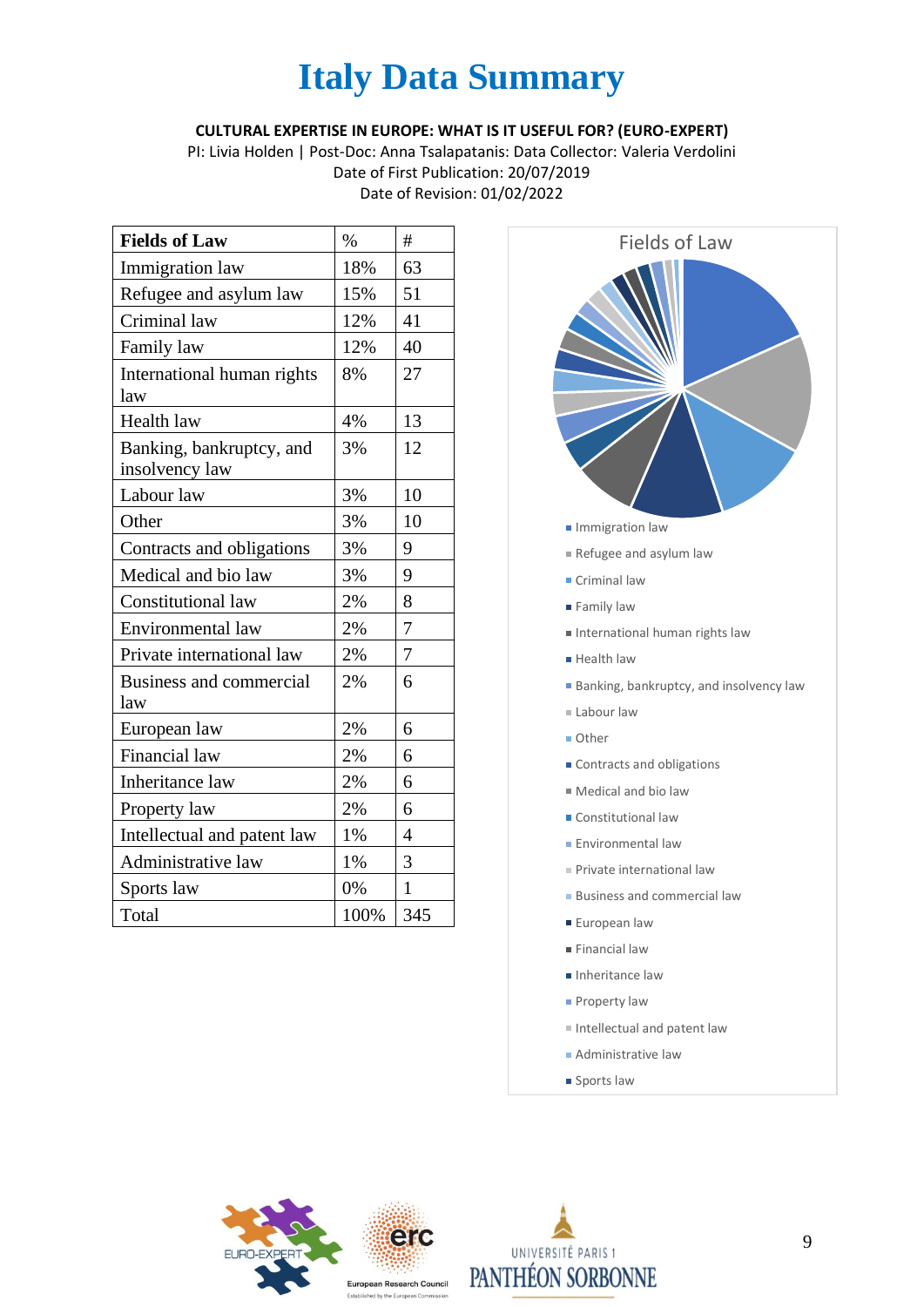#### **CULTURAL EXPERTISE IN EUROPE: WHAT IS IT USEFUL FOR? (EURO-EXPERT)**

PI: Livia Holden | Post-Doc: Anna Tsalapatanis: Data Collector: Valeria Verdolini Date of First Publication: 20/07/2019 Date of Revision: 01/02/2022

#### Sites

The most common site of cultural expertise was 'In court' (40%, 74) followed by 'Out of Court' (13%, 24) then 'Through NGOs' (12%, 22), 'In Detention Centres' (10%, 19), 'In Hospitals' (7%, 13) and 'In Schools' (7%, 13), with all remaining categories receiving 5% or less.

| <b>Sites</b>                   | $\%$ | #   |
|--------------------------------|------|-----|
| In court                       | 40%  | 74  |
| Out of court                   | 13%  | 24  |
| Through NGOs                   | 12%  | 22  |
| In detention centres           | 10%  | 19  |
| In hospitals                   | 7%   | 13  |
| In schools                     | 7%   | 13  |
| In universities                | 5%   | 9   |
| Through private<br>consultancy | 4%   | 8   |
| Other                          | 3%   | 5   |
| Total                          | 100% | 187 |





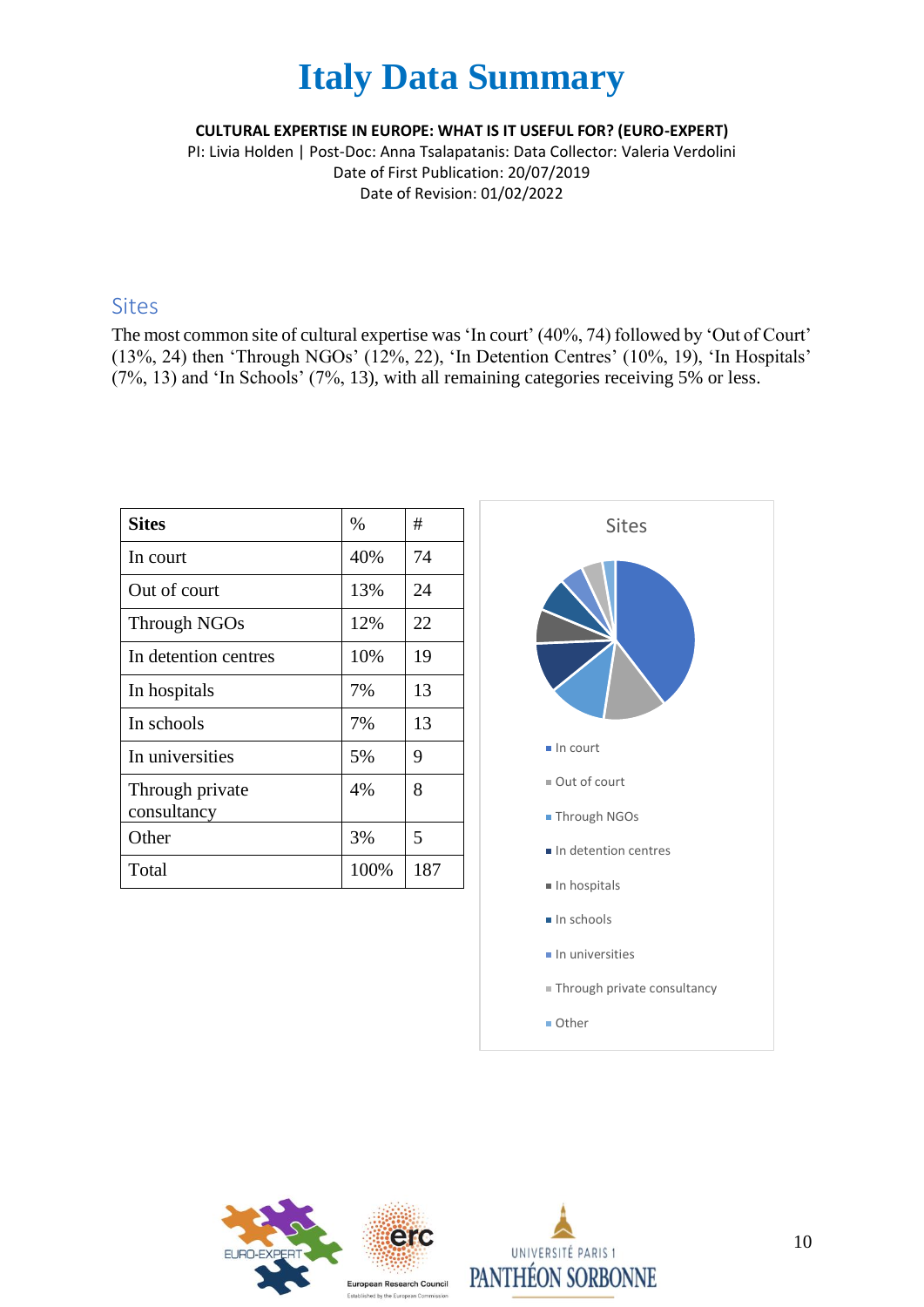

**CULTURAL EXPERTISE IN EUROPE: WHAT IS IT USEFUL FOR? (EURO-EXPERT)**

PI: Livia Holden | Post-Doc: Anna Tsalapatanis: Data Collector: Valeria Verdolini Date of First Publication: 20/07/2019 Date of Revision: 01/02/2022

### Typology of Experts

The most common response to the question regarding the expert type was 'Native language speakers (28%, 36), followed by 'Country experts' (24%, 30), then 'University professors' (23%, 29) and 'Other' (17%, 21), with all remaining categories receiving 4% or less.

| <b>Expert Type</b>          | $\%$ | #              |
|-----------------------------|------|----------------|
| Native language<br>speakers | 28%  | 36             |
| Country experts             | 24%  | 30             |
| University professors       | 23%  | 29             |
| Other                       | 17%  | 21             |
| Native lawyers              | 4%   | 5              |
| Community leaders           | 3%   | 4              |
| Religious leaders           | 2%   | $\overline{2}$ |
| Total                       | 100% | 127            |



#### **Discipline**

The (23%, 29) who selected 'University professors' were asked to specify the disciplines of those professors. The most common responses was Sociology (27%, 12), followed by Anthropology (20%, 9), Linguistics (16%, 7), Law (16%, 7), and 'Other' (16%, 7) with all remaining areas receiving 2% or less.

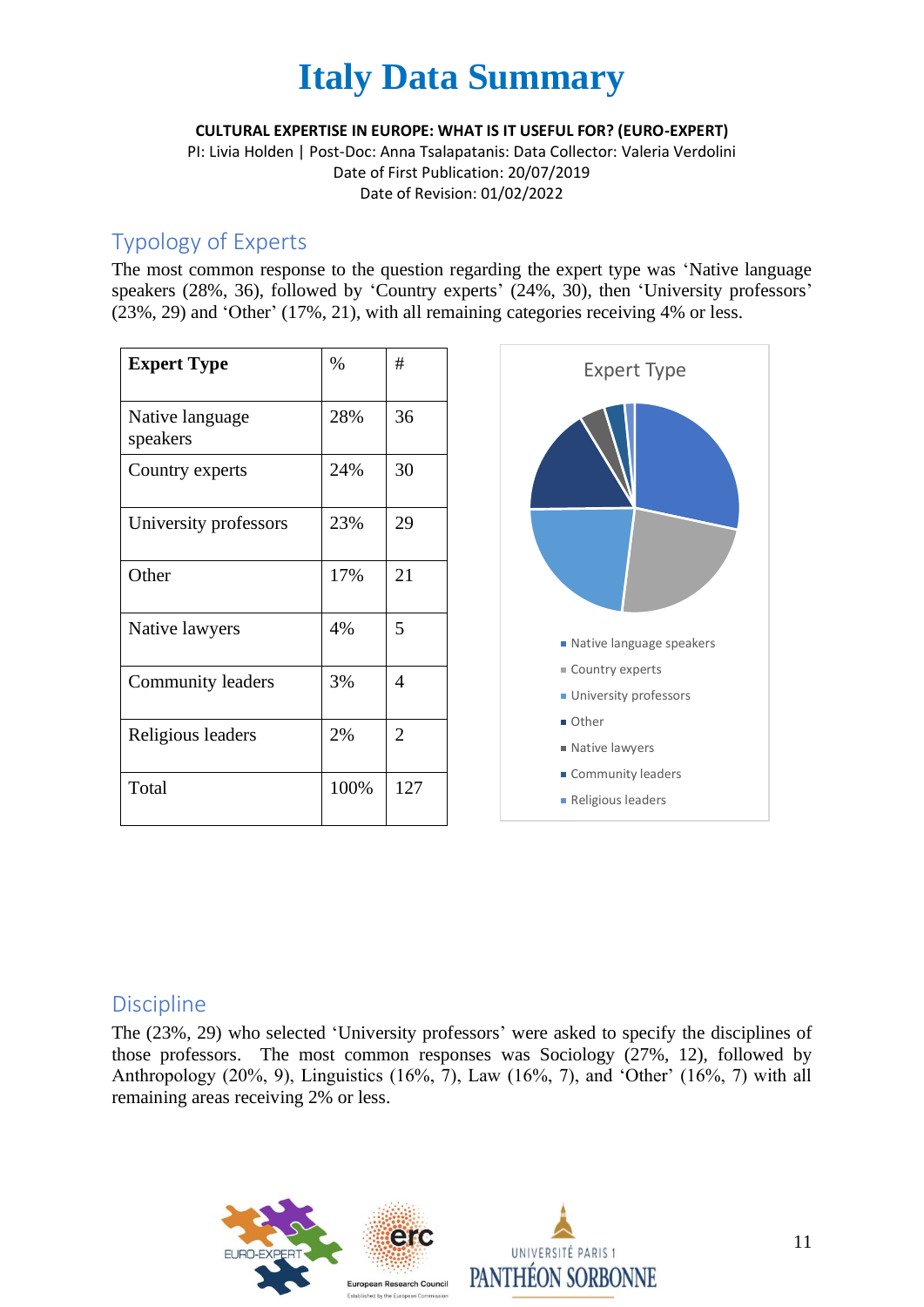#### **CULTURAL EXPERTISE IN EUROPE: WHAT IS IT USEFUL FOR? (EURO-EXPERT)**

PI: Livia Holden | Post-Doc: Anna Tsalapatanis: Data Collector: Valeria Verdolini Date of First Publication: 20/07/2019 Date of Revision: 01/02/2022

| <b>Discipline</b>        | %    | #  |
|--------------------------|------|----|
| Sociology                | 27%  | 12 |
| Anthropology             | 20%  | 9  |
| Linguistics              | 16%  | 7  |
| Law                      | 16%  | 7  |
| Other                    | 16%  | 7  |
| <b>History</b>           | 2%   | 1  |
| <b>Political Science</b> | 2%   | 1  |
| Total                    | 100% | 44 |



## **Modalities**

### Appointment of Experts

The most common factor influencing the decision to appoint was 'Competence' (21%, 29), followed by 'From expert registers at law courts' (19%, 26), 'Client request' (18%, 24), 'The reputation of the expert' (15%, 19), 'Other' (12%, 16), 'Balance between competence and cost' (10%, 13), 'From professional expert registers' (4%, 6) and 'Convenient hourly quote' (1%, 2).

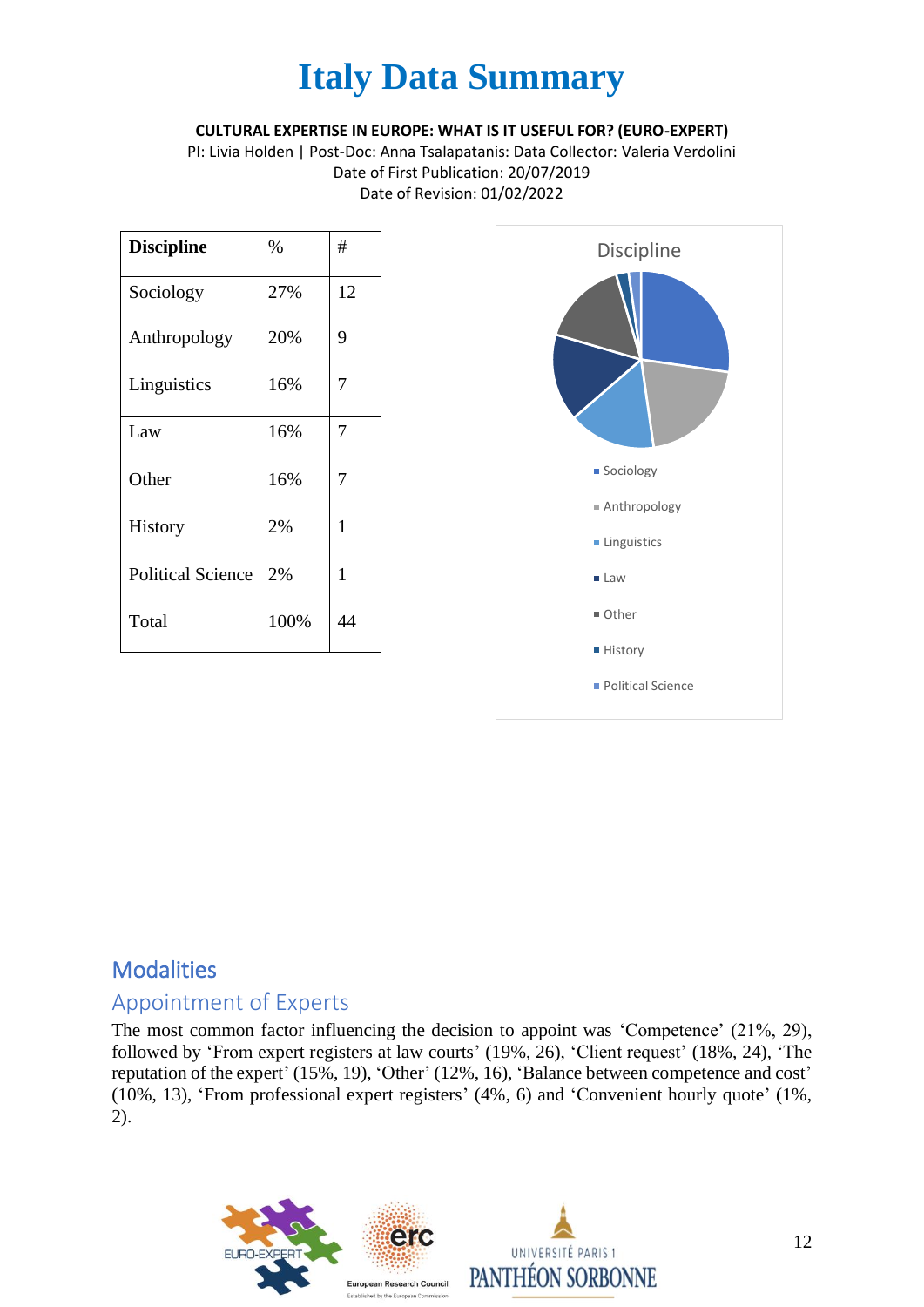**CULTURAL EXPERTISE IN EUROPE: WHAT IS IT USEFUL FOR? (EURO-EXPERT)**

PI: Livia Holden | Post-Doc: Anna Tsalapatanis: Data Collector: Valeria Verdolini Date of First Publication: 20/07/2019 Date of Revision: 01/02/2022

| <b>How experts are</b><br>selected            | $\frac{0}{0}$ | #              |
|-----------------------------------------------|---------------|----------------|
| Competence                                    | 21%           | 29             |
| From expert registers at<br>law courts        | 19%           | 26             |
| Client request                                | 18%           | 24             |
| Reputation of expert                          | 15%           | 19             |
| Other                                         | 12%           | 16             |
| <b>Balance between</b><br>competence and cost | 10%           | 13             |
| From professional<br>expert registers         | 4%            | 6              |
| Convenient hourly<br>quote                    | 1%            | $\overline{2}$ |
| Total                                         | 100%          | 135            |



To the question of how experts started giving opinions, (42%, 16) chose 'Other, followed by 'Contacted by litigants/ applicants/ defendants/ complainants' (26%, 10), 'Referred by a colleague' (16%, 6), 'Contacted by a lawyer' (11%, 4), 'Contacted by a court' and 'Contacted by the ministry of the interior' (3%, 1) each.

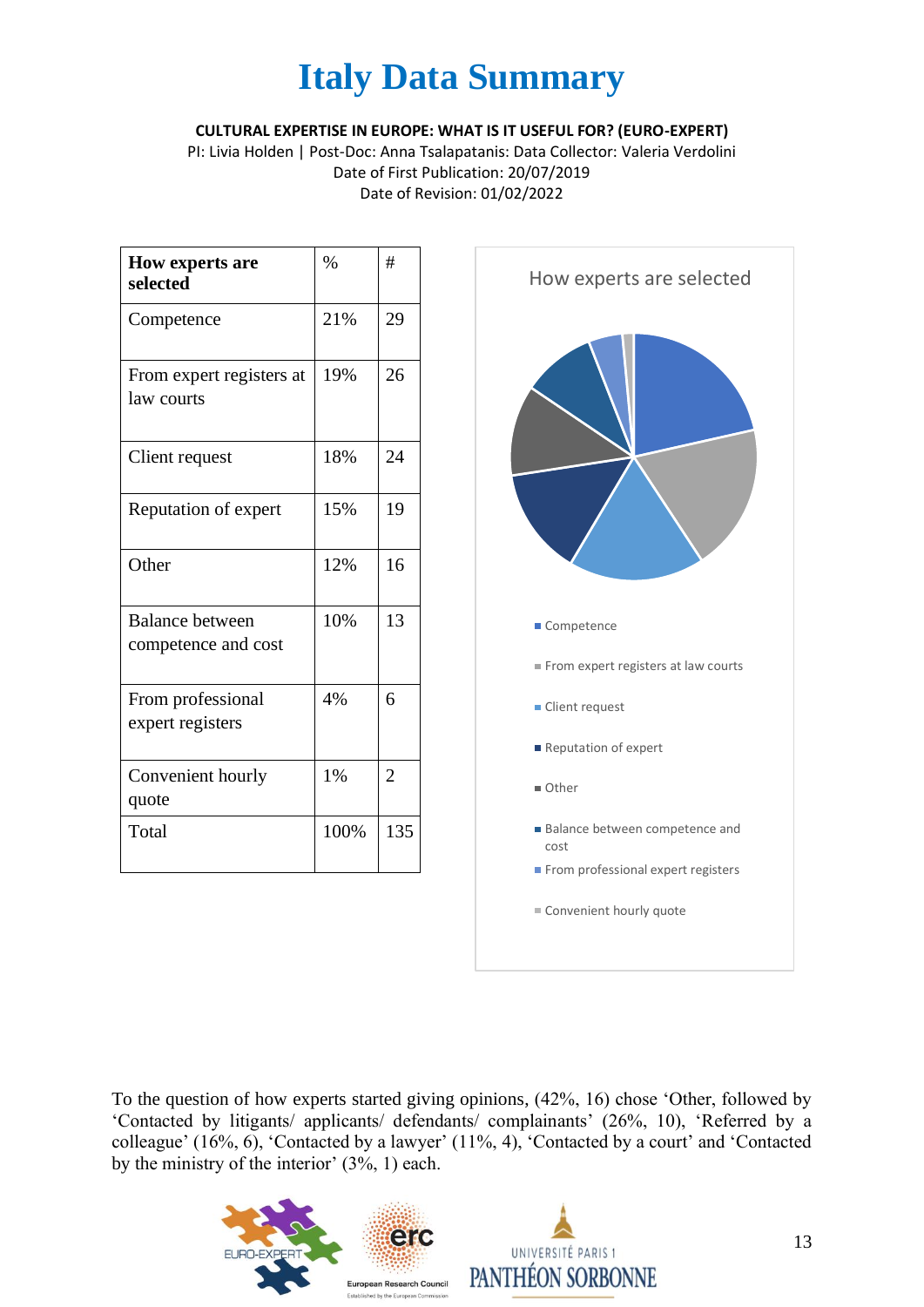#### **CULTURAL EXPERTISE IN EUROPE: WHAT IS IT USEFUL FOR? (EURO-EXPERT)**

PI: Livia Holden | Post-Doc: Anna Tsalapatanis: Data Collector: Valeria Verdolini Date of First Publication: 20/07/2019 Date of Revision: 01/02/2022

| How experts started their<br>career                                                       | $\%$ | #  |
|-------------------------------------------------------------------------------------------|------|----|
| Other                                                                                     | 42%  | 16 |
| I have been directly<br>contacted by litigants/<br>applicants/defendants/<br>complainants | 26%  | 10 |
| A colleague referred me                                                                   | 16%  | 6  |
| I was contacted by a lawyer                                                               | 11%  | 4  |
| I was contacted by a court                                                                | 3%   | 1  |
| I was contacted by the<br>Ministry of the Interior                                        | 3%   | 1  |
| Total                                                                                     | 100% | 38 |



Experts most frequently chose 'Work as an expert for NGOs' (26%, 21), followed by' Instructed by lawyers as need arises' (24%, 20), 'Contacted directly by clients' (22%, 18), 'Instructed by the Ministry of the Interior' (16%, 13), 'Instructed by courts' (9%, 7) and 'Other' (4%, 3).

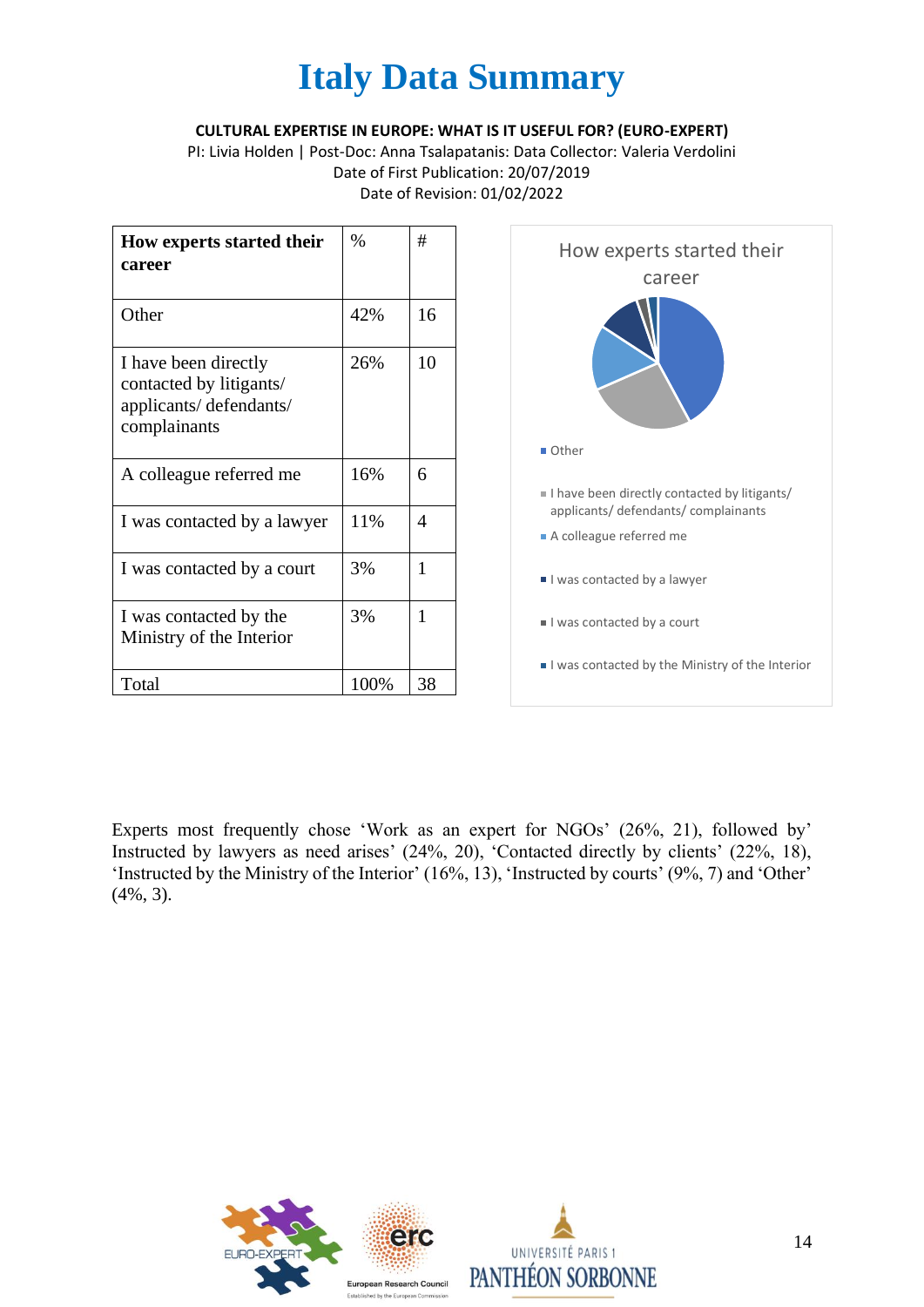#### **CULTURAL EXPERTISE IN EUROPE: WHAT IS IT USEFUL FOR? (EURO-EXPERT)**

PI: Livia Holden | Post-Doc: Anna Tsalapatanis: Data Collector: Valeria Verdolini Date of First Publication: 20/07/2019 Date of Revision: 01/02/2022

| Who instructs the experts                     | $\%$ | #  |
|-----------------------------------------------|------|----|
| Work as an expert for NGOs                    | 25%  | 21 |
| Instructed by lawyers as need<br>arises       | 24%  | 20 |
| Contacted directly by clients                 | 22%  | 18 |
| Instructed by the Ministry of the<br>Interior | 16%  | 13 |
| Instructed by courts                          | 9%   | 7  |
| Other                                         | 4%   | 3  |
| Total                                         | 100% | 82 |



## Cost of Cultural Expertise

Cultural expertise is most commonly financed by 'Clients (30%, 45), followed by 'Legal aid' (23%, 34) then 'Philanthropists/ NGOs/ relatives/ community' (18%, 27), 'Courts' (17%, 26), 'Other' (9%, 13) and the 'Ministry of the Interior' (3%, 4).

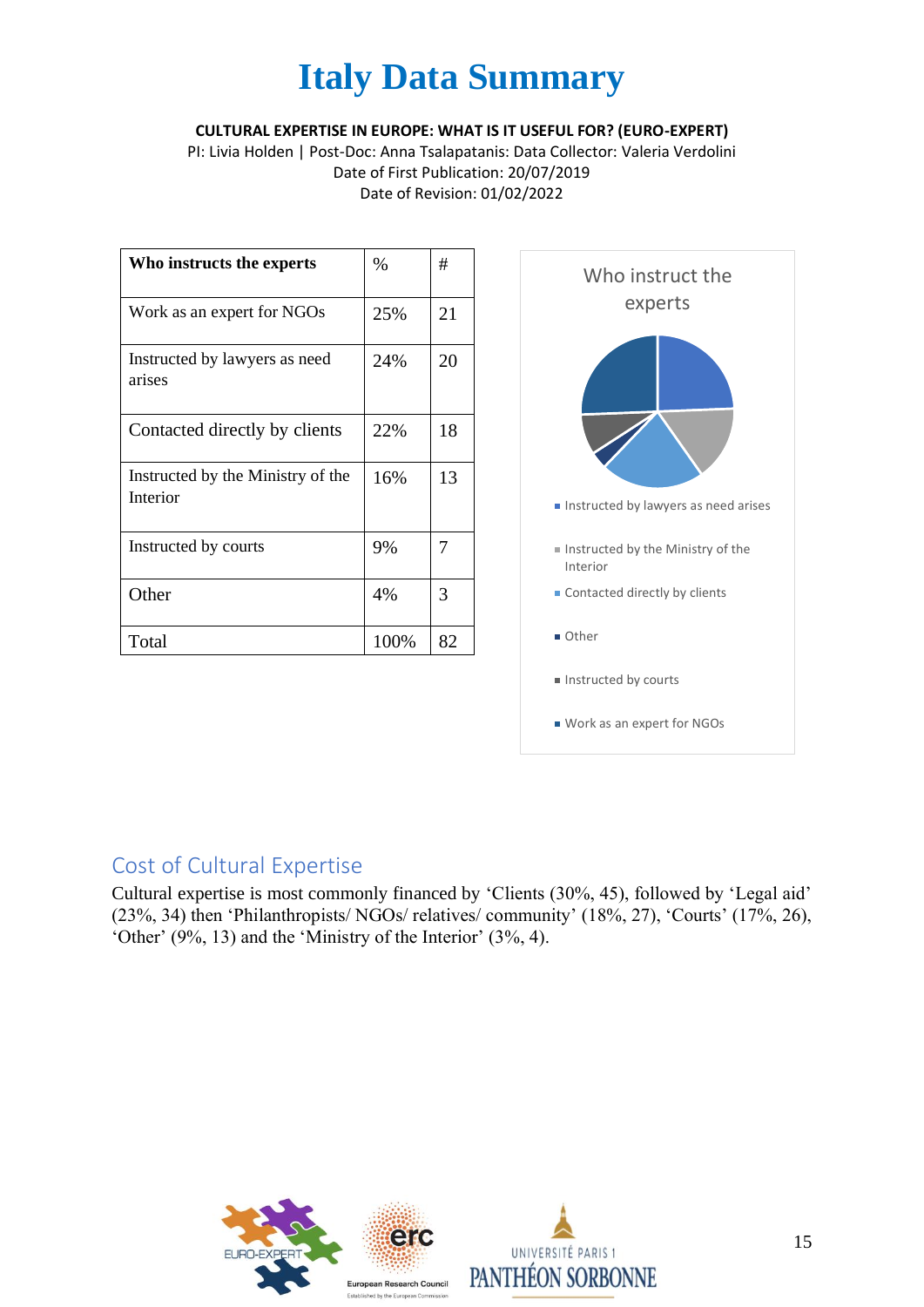#### **CULTURAL EXPERTISE IN EUROPE: WHAT IS IT USEFUL FOR? (EURO-EXPERT)**

PI: Livia Holden | Post-Doc: Anna Tsalapatanis: Data Collector: Valeria Verdolini Date of First Publication: 20/07/2019 Date of Revision: 01/02/2022

| How are experts paid?                               | $\%$ | #   |
|-----------------------------------------------------|------|-----|
| Clients/ Applicants/<br>Defendants/Litigants        | 30%  | 45  |
| Legal aid                                           | 23%  | 34  |
| Philanthropists/NGOs/<br><b>Relatives/Community</b> | 18%  | 27  |
| Courts                                              | 17%  | 26  |
| Other                                               | 9%   | 13  |
| Ministry of the Interior                            | 3%   | 4   |
| Total                                               | 100% | 149 |



### Remuneration of cultural expertise

The most common response to the question of remuneration was 'Other' (40%, 14), followed 'Voluntary basis' (26%, 9), 'Standard hourly rate' (20%, 7), and 'Set price per report '(14%, 5).

| <b>Remuneration of experts</b> | $\%$ | #  |
|--------------------------------|------|----|
| Other                          | 40%  | 14 |
| Voluntary basis                | 26%  | 9  |
| Standard hourly rate           | 20%  |    |
| Set price per report           | 14%  | 5  |
| Total                          | 100% | 35 |





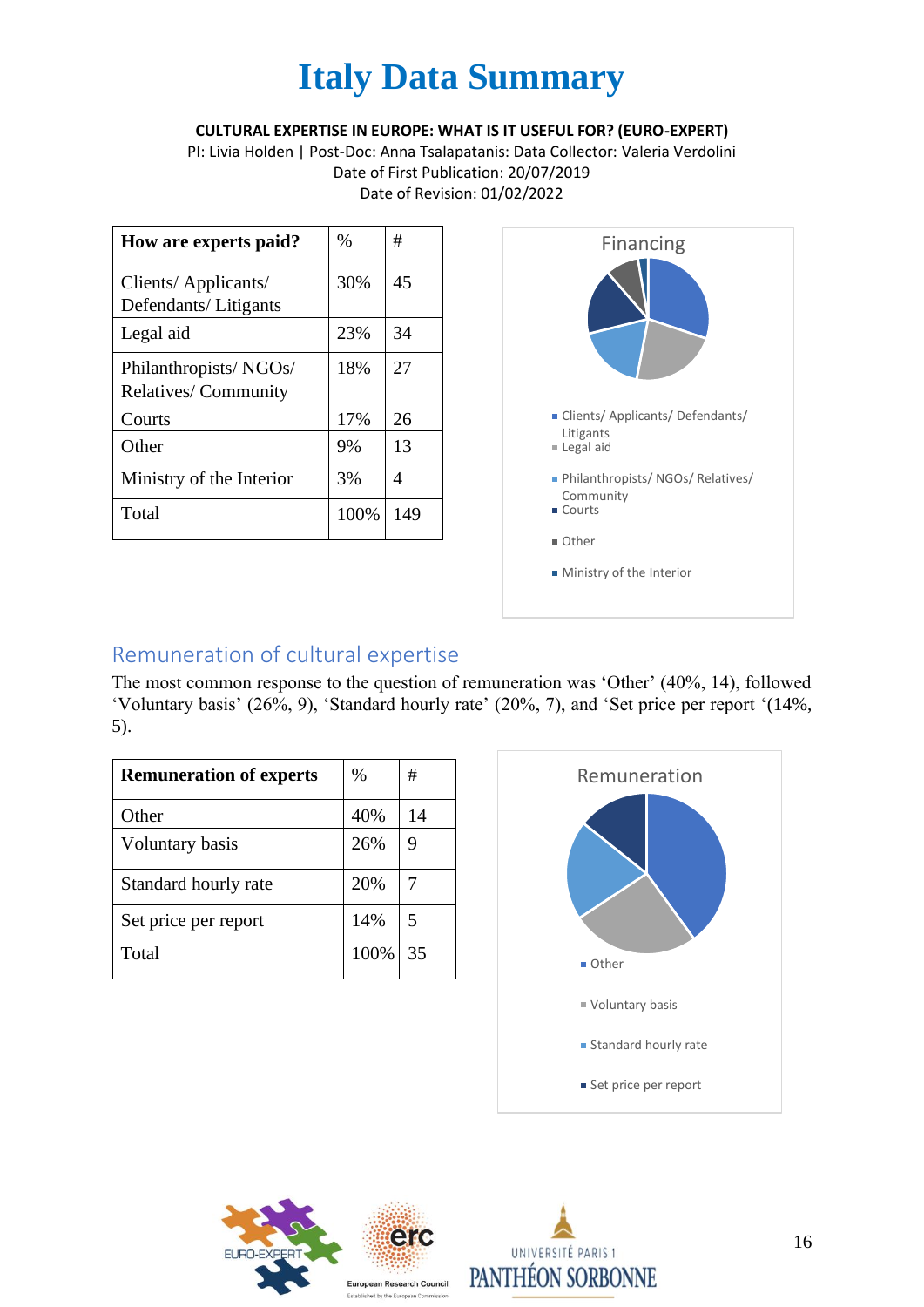#### **CULTURAL EXPERTISE IN EUROPE: WHAT IS IT USEFUL FOR? (EURO-EXPERT)**

PI: Livia Holden | Post-Doc: Anna Tsalapatanis: Data Collector: Valeria Verdolini Date of First Publication: 20/07/2019 Date of Revision: 01/02/2022

### Reuse of cultural expertise

The most frequent responses to the question of the reuse of cultural expertise was 'Reuse only within the same country/legal field' (44%, 37), followed by 'Unique and not repeatable experience' (31%, 26), 'Cultural expert witnessing is applicable in similar cases' (13%, 11) and 'Other' (12%, 10).

| <b>Reuse of cultural expertise</b>                           | $\%$ | #  |
|--------------------------------------------------------------|------|----|
| Reuse only within the same<br>country/legal field            | 44%  | 37 |
| Unique and not repeatable<br>experience                      | 31%  | 26 |
| Cultural expert witnessing is<br>applicable to similar cases | 13%  | 11 |
| Other                                                        | 12%  | 10 |
| Total                                                        | 100% | 84 |





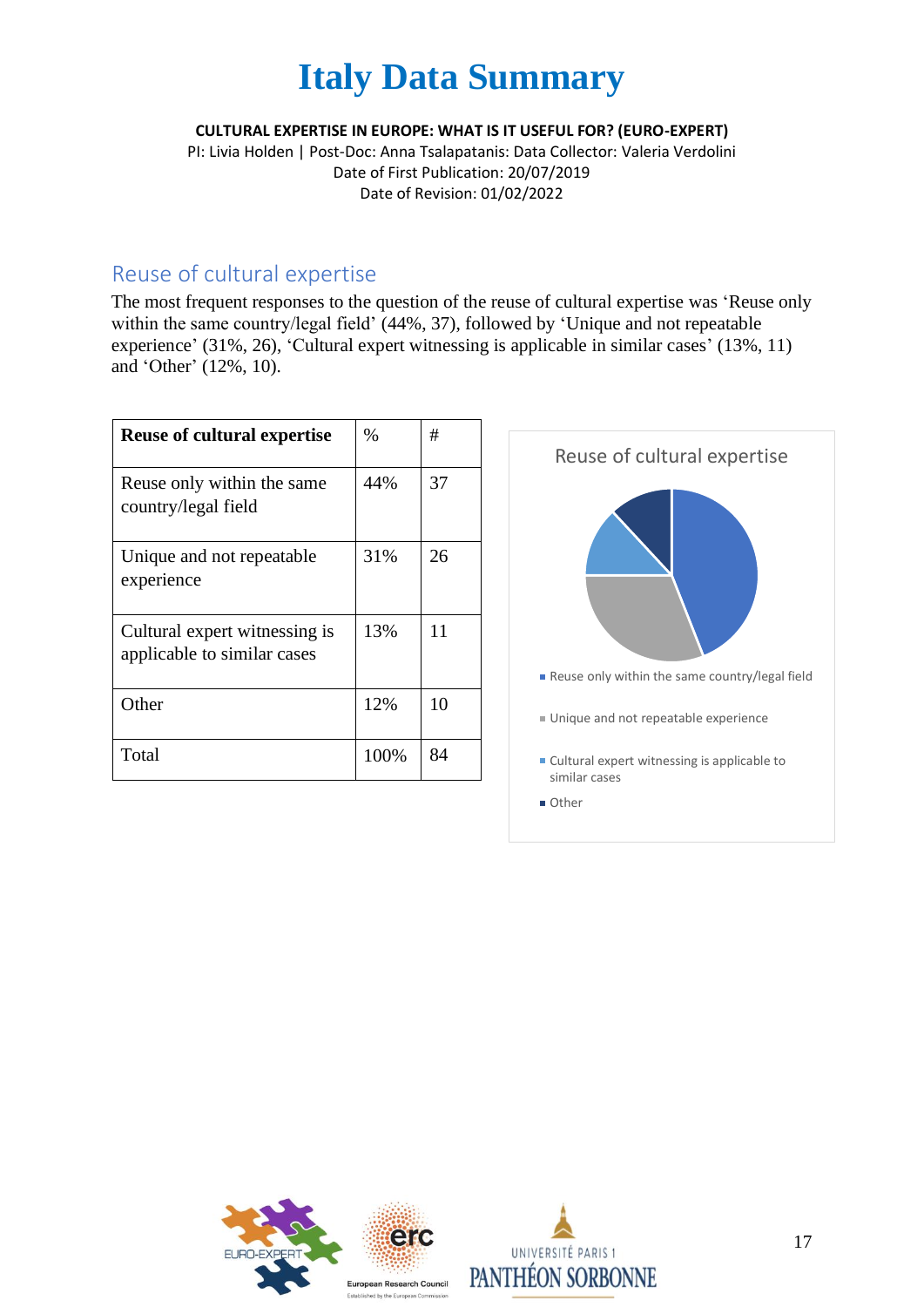#### **CULTURAL EXPERTISE IN EUROPE: WHAT IS IT USEFUL FOR? (EURO-EXPERT)**

PI: Livia Holden | Post-Doc: Anna Tsalapatanis: Data Collector: Valeria Verdolini Date of First Publication: 20/07/2019 Date of Revision: 01/02/2022

### Impact

#### Components of Impact

The most common components of impact include 'Reliable sources of contents' (22%, 82), followed by 'First-hand experience' (15%, 58), then the 'Use of statistics' (13%, 51), 'Reputation of the experts' (13%, 48), 'Stringent conclusions' (12%, 45), 'Quantitative assessment of risk' (8%, 29), 'Advocacy' (7%, 28), style (6%, 23), 'Remuneration of experts' (4%, 14) and 'Other' (1%, 3).

| <b>Components of impact</b>        | $\%$ | #   |
|------------------------------------|------|-----|
| Reliable sources of contents       | 22%  | 82  |
| First-hand experience              | 15%  | 58  |
| Use of statistics                  | 14%  | 51  |
| Reputation of the experts          | 12%  | 48  |
| Stringent conclusions              | 11%  | 45  |
| Quantitative assessment of<br>risk | 8%   | 29  |
| Advocacy                           | 7%   | 28  |
| Style                              | 6%   | 23  |
| Remuneration of experts            | 4%   | 14  |
| Other                              | 1%   | 3   |
| Total                              | 100% | 381 |



### Usefulness

The most common response to the question regarding the usefulness of cultural expertise was 'Very useful' (43%, 33), followed by 'Moderately useful' (28%, 21), then 'Extremely useful' (17%, 13), and 'Slightly useful' (12%, 9).

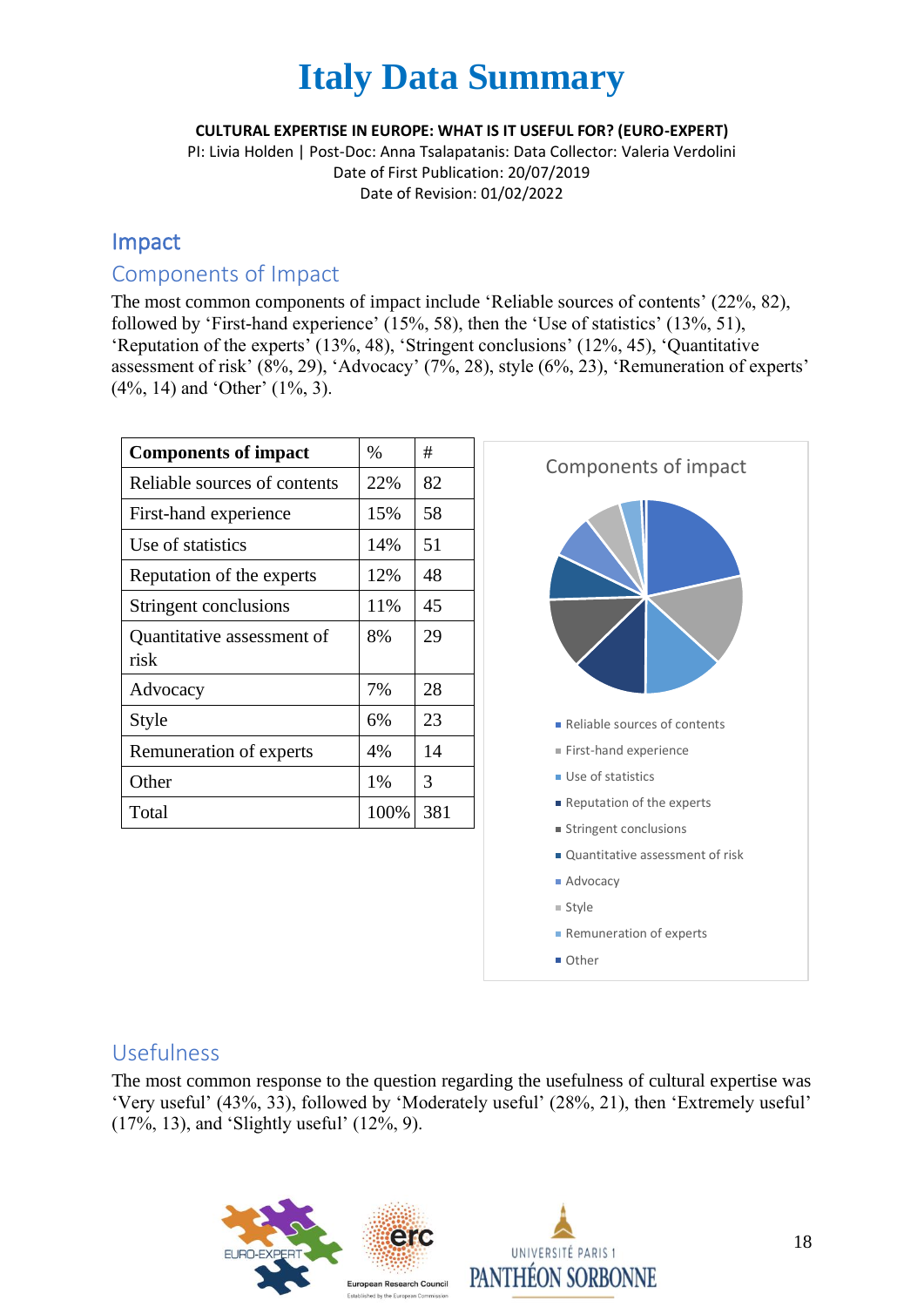**CULTURAL EXPERTISE IN EUROPE: WHAT IS IT USEFUL FOR? (EURO-EXPERT)**

PI: Livia Holden | Post-Doc: Anna Tsalapatanis: Data Collector: Valeria Verdolini Date of First Publication: 20/07/2019 Date of Revision: 01/02/2022

| <b>Usefulness of</b><br>cultural expertise | $\%$ | #  |
|--------------------------------------------|------|----|
| Extremely useful                           | 17%  | 13 |
| Very useful                                | 43%  | 33 |
| Moderately useful                          | 28%  | 21 |
| Slightly useful                            | 12%  | 9  |
| Total                                      | 100% | 76 |



## Usefulness: fields

Cultural expertise is most useful in 'Migration law' (62%, 66), followed by 'More in criminal law than in civil law' (15%, 16), 'Other' (13%, 14) and 'More in civil law than in criminal law' (10%, 11).

| Areas of law where cultural<br>expertise is more useful | $\%$ | #   |
|---------------------------------------------------------|------|-----|
| Migration law                                           | 62%  | 66  |
| More in criminal law than in<br>civil law               | 15%  | 16  |
| Other                                                   | 13%  | 14  |
| More in civil law than in<br>criminal law               | 10%  | 11  |
| Total                                                   | 100% | 107 |





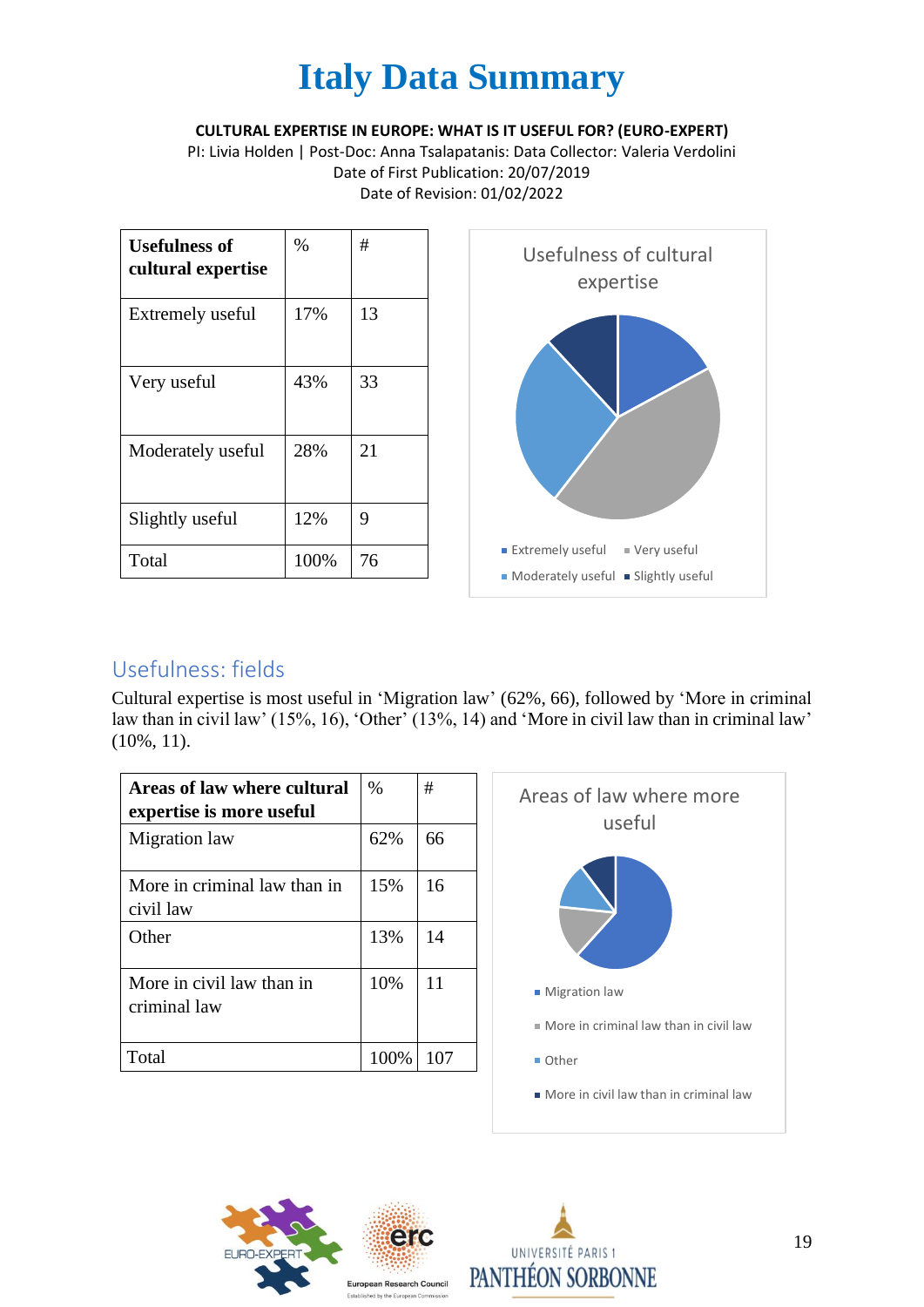

**CULTURAL EXPERTISE IN EUROPE: WHAT IS IT USEFUL FOR? (EURO-EXPERT)**

PI: Livia Holden | Post-Doc: Anna Tsalapatanis: Data Collector: Valeria Verdolini Date of First Publication: 20/07/2019 Date of Revision: 01/02/2022

#### Competitiveness

Experts thought that their expertise was competitive because of their 'Competence' (61%, 19), followed by 'Reputation' (19%, 6), then 'Balance between competence and cost' (10%, 3) and 'Other' (10%, 3).

| <b>Competitiveness</b>                 | $\%$ | #  |
|----------------------------------------|------|----|
| Competence                             | 61%  | 19 |
| Reputation                             | 19%  | 6  |
| Other                                  | 10%  | 3  |
| Balance between<br>competence and cost | 10%  | 3  |
| Total                                  | 100% | 22 |



### Reputation of Experts

The majority of experts chose 'Other' (70%, 26), followed by 'Expert opinions have been successful' (16%, 6) and 'Regularly instructed/appointed as an expert for many years' (14%, 5).

| <b>Reputation of experts</b>                                     | $\frac{0}{0}$ | #  |
|------------------------------------------------------------------|---------------|----|
| Other                                                            | 70%           | 26 |
| Expert opinions have<br>been successful                          | 16%           | 6  |
| Regularly<br>instructed/appointed as<br>an expert for many years | 14%           | 5  |
| Total                                                            | 100%          | 37 |





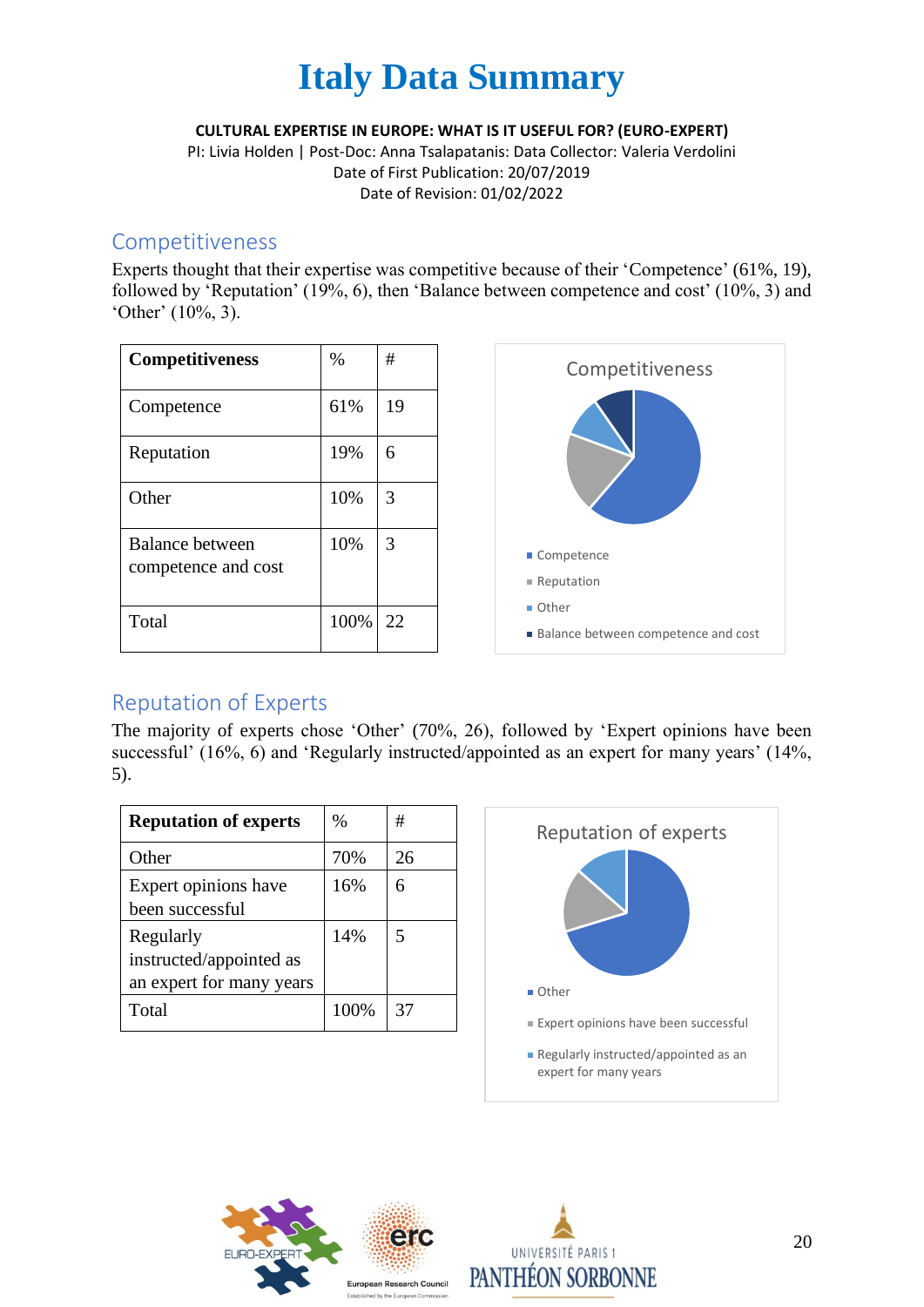**CULTURAL EXPERTISE IN EUROPE: WHAT IS IT USEFUL FOR? (EURO-EXPERT)**

PI: Livia Holden | Post-Doc: Anna Tsalapatanis: Data Collector: Valeria Verdolini Date of First Publication: 20/07/2019 Date of Revision: 01/02/2022

### Improved Access

#### Database

Regarding the question of the usefulness of a case law database, the most common response was that it would be 'Very useful' (67%, 74), followed by 'Somewhat useful' (26%, 29), 'No use' (2%, 2) and (5%, 6) chose 'Other'.

| <b>Usefulness of case law</b><br>database | $\%$ | #   |
|-------------------------------------------|------|-----|
| Very useful                               | 67%  | 74  |
| Somewhat useful                           | 26%  | 29  |
| No use                                    | 2%   | 2   |
| Other                                     | 5%   | 6   |
| Total                                     | 100% | 111 |



## Contribution to law database

Most respondents did wish to contribute to the establishment of a case law database (73%, 55), while less to one third of respondents did not (27%, 20).

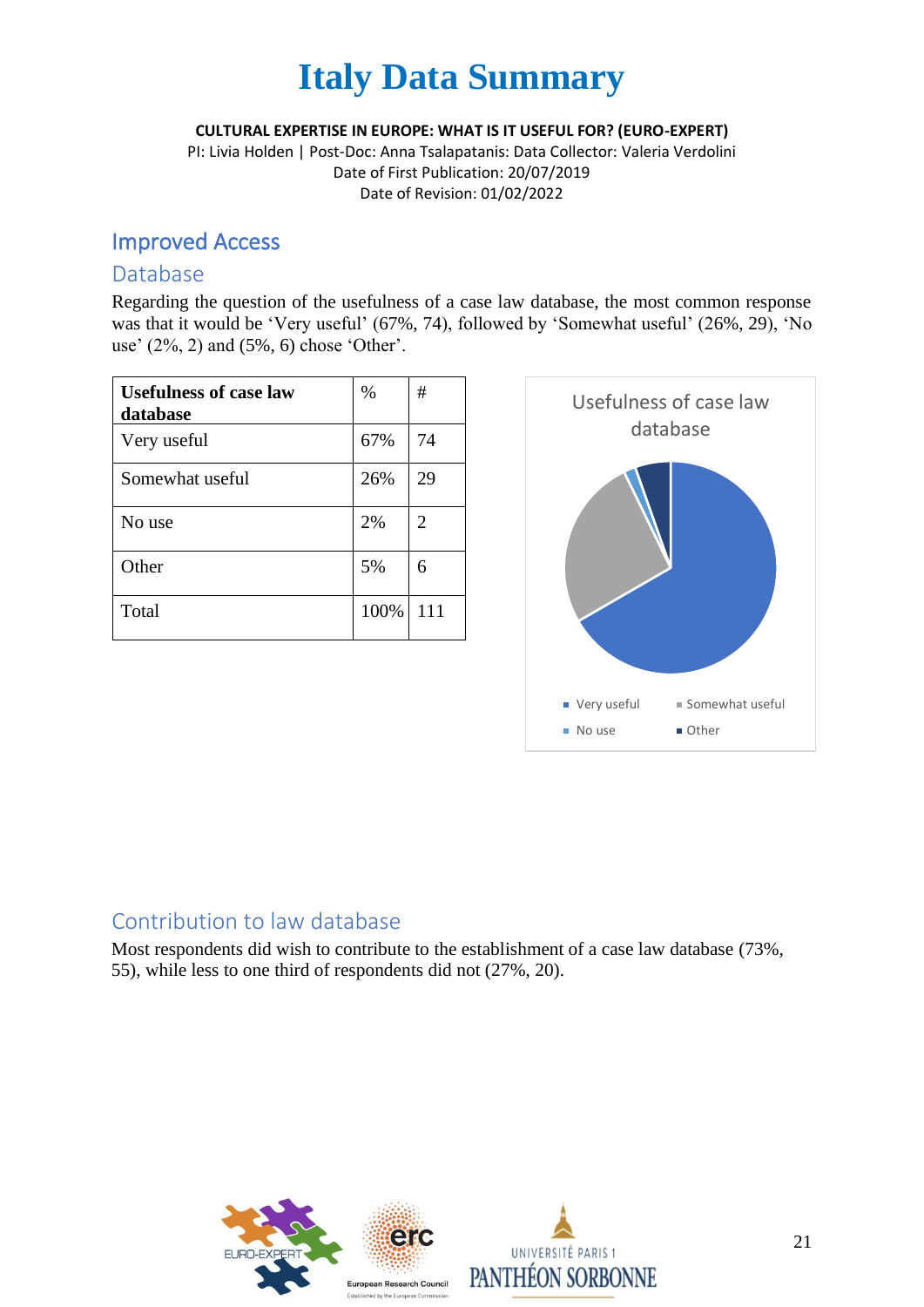#### **CULTURAL EXPERTISE IN EUROPE: WHAT IS IT USEFUL FOR? (EURO-EXPERT)**

PI: Livia Holden | Post-Doc: Anna Tsalapatanis: Data Collector: Valeria Verdolini Date of First Publication: 20/07/2019 Date of Revision: 01/02/2022

| Contribution to a<br>law database                                           | $\%$ | #  |
|-----------------------------------------------------------------------------|------|----|
| I would like to<br>contribute to a<br>database on cultural<br>expertise     | 73%  | 55 |
| I would not like to<br>contribute to a<br>database on cultural<br>expertise | 27%  | 20 |
| Total                                                                       | 100% | 75 |



## Capacity Building

The most common response to the question regarding the usefulness of a program teaching cultural expertise was 'Definitely yes' (52%, 59), followed by 'Probably yes' (39%, 45), 'Might or might not' (6%, 7), 'Definitely not' (2%, 2) and 'Probably not' (1%, 1).

| <b>Usefulness of a</b><br>teaching program on<br>cultural expertise | $\frac{0}{0}$ | #                     |
|---------------------------------------------------------------------|---------------|-----------------------|
| Definitely yes                                                      | 52%           | 59                    |
| Probably yes                                                        | 39%           | 45                    |
| Might or might not                                                  | 6%            | 7                     |
| Definitely not                                                      | 2%            | $\mathcal{D}_{\cdot}$ |
| Probably not                                                        | 1%            |                       |
| Total                                                               | 100%          | 114                   |